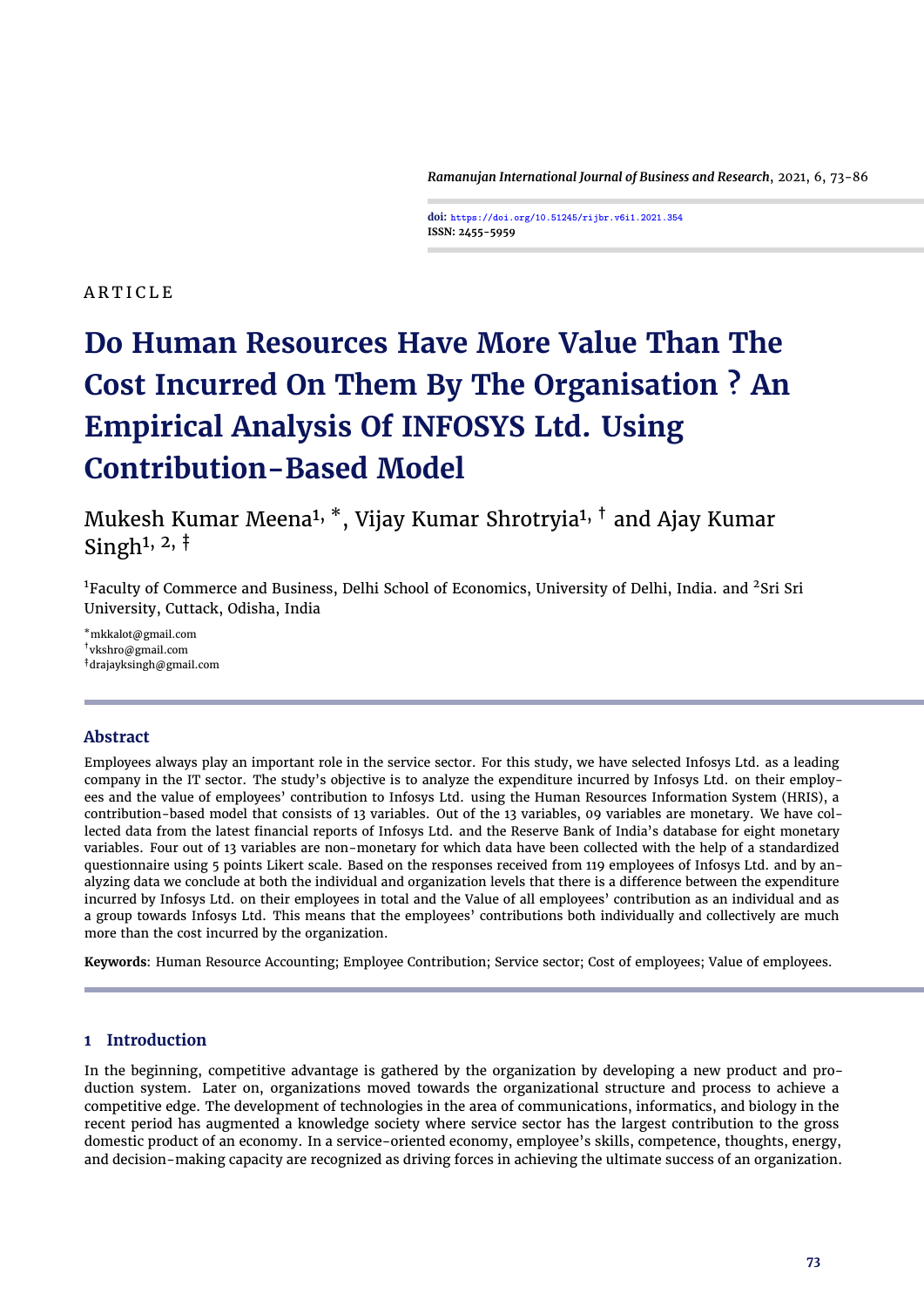In the highly competitive and globalized environment where each firm has access to the latest technology and having sufficient availability of funds, the success of the organization depends upon the skills, competence, and managing capacity of the employees. Now, employees in the organizations are recognized as human capital, also known as human assets. [Likert](#page-12-0) [\(1967\)](#page-12-0) explains the violation of accounting's accrual principle of disclosure in the absence of human resources as an asset in the balance sheet. The absence of human resources in the balance sheet underrated the organization's net worth and current income. As per Likert's observation, the financial reports do not reflect the true and fair view of the organization in the absence of human resources from the balance sheet. The definition of human resources accounting is explained by the American Accounting Association, in its report published in 1966, as, "the process of identifying, measuring, and communicating economic information to permit informed judgments and decisions by users of the information".

If we look at the past developments in the area of human resource accounting, there are multiple approaches for the measurement of human resources. But still, the majority of organizations are not following human resource accounting practices. Is there any difference between the expenditure incurred by the organization on the employees and their value to the organization? Can the value of all values be calculated just by adding the individual employee's value? What are the possible reasons for the gap? Some monetary-based models focus on the cost and value concept. Then some non-monetary models consider non-monetary variables like job satisfaction, skills, employee potential, etc. Does the expenditure incurred by an organization on its employees be the sole criteria for the measurement of human resources? As the monetary-based models suffer from the limitations of conventional accounting, Are non-monetary variables related to a particular organization sole criteria for the measurement of human resources?

# **2 Review of Literature**

| In Stage I   | Origin of the development of the concept (Primary) and theories of Human Resources Accounting.                                                            |  |  |  |  |  |  |
|--------------|-----------------------------------------------------------------------------------------------------------------------------------------------------------|--|--|--|--|--|--|
| 1960-1966    |                                                                                                                                                           |  |  |  |  |  |  |
| In Stage II  | During this phase, some of the basic measurement models of human Resource Accounting                                                                      |  |  |  |  |  |  |
| 1967-1970    | developed.                                                                                                                                                |  |  |  |  |  |  |
| In Stage III | The period of rapid development of interest levels in Human Resources Accounting.                                                                         |  |  |  |  |  |  |
| 1971-1977    |                                                                                                                                                           |  |  |  |  |  |  |
| In Stage IV  | The period of stagnant interest level by academicians. More substance on fixed assets of the organizations led to the diminution of interest in HRA at    |  |  |  |  |  |  |
| 1978-1980    | organizations and universities level.                                                                                                                     |  |  |  |  |  |  |
| In Stage V   | This stage marked the resurgence of global interests in theories and development                                                                          |  |  |  |  |  |  |
| 1981-1990    | of Human resources Accounting.                                                                                                                            |  |  |  |  |  |  |
| In Stage VI  | This period is associated with the growth of concepts, approaches, disclosure, models, accounting standards, and treatment, providing information that is |  |  |  |  |  |  |
| 1990-now     | constructive in the process of managerial decision making.                                                                                                |  |  |  |  |  |  |
|              |                                                                                                                                                           |  |  |  |  |  |  |

<span id="page-1-0"></span>

|  |  |  |  |  |  |  |  | <b>Table 1.</b> Historical development of Human Resource Accounting |  |  |
|--|--|--|--|--|--|--|--|---------------------------------------------------------------------|--|--|
|--|--|--|--|--|--|--|--|---------------------------------------------------------------------|--|--|

Source: [\(Flamholtz et al.,](#page-11-0) [2002\)](#page-11-0) and further development by other authors

After analyzing the development of the human resource accounting concept [\(Table 1\)](#page-1-0), the models of Human resources accounting can be divided into three groups, viz., (1) Monetary models, (2) Non-monetary models, and (3) Composite Models. Monetary models can be further categorized as cost concept-based models, and value conceptbased models. The cost-based models consider human resources as a cost to the organization and the expenditure incurred on the employees is treated as a cost to the organization. Some of the major cost-based concept models are as follows: Historical costs [\(Brummet et al.,](#page-11-1) [1968\)](#page-11-1), Replacement Cost Model [\(Likert,](#page-12-1) [1973\)](#page-12-1) and [\(Flamholtz,](#page-11-2) [1973\)](#page-11-2), opportunity cost model (Hekimian & jones, 1967), Standard cost model, and Current purchasing power model (CPPM). The value-based model has utilized the concept of the future value of a present investment using the capitalization concept. Some of the major value-based concept models are as follows: Unpurchased goodwill model (Hermanson,1964), Net adjusted present value model (Hermanson, 1964), The present value of future earning model (Lev & Schwartz, 1971), Reward valuation model [\(Flamholtz,](#page-11-3) [1971\)](#page-11-3), Human asset multiplier method (Robinson, 1972), Net benefit model [\(Morse,](#page-12-2) [1973\)](#page-12-2), Jaggi and Lau model [\(Jaggi and Lau,](#page-11-4) [1974\)](#page-11-4), HR valuation model [\(Friedman and Lev,](#page-11-5) [1974\)](#page-11-5), Certainty equivalent net benefits model (Ogan, 1976) and Aggregate payment model (Chakraborty, 1976).

Further, some of the models were developed which were considering only non-monetary variables. Some of the models are as follows: causal, intervening, and end-result variable Model [\(Likert and Bowers,](#page-12-3) [1969\)](#page-12-3), Behavioural model (Myers & Flowers, 1974), and Behavioural (Social and Psychological) Model [\(Flamholtz,](#page-11-6) [1972b\)](#page-11-6). Based on the Americans' contributions both individually and [\(of the Committee on Human Resource Accounting,](#page-11-7) [1973\)](#page-11-7) suggestions, some of the contribution-based models were developed, which consists of both monetary variables as well as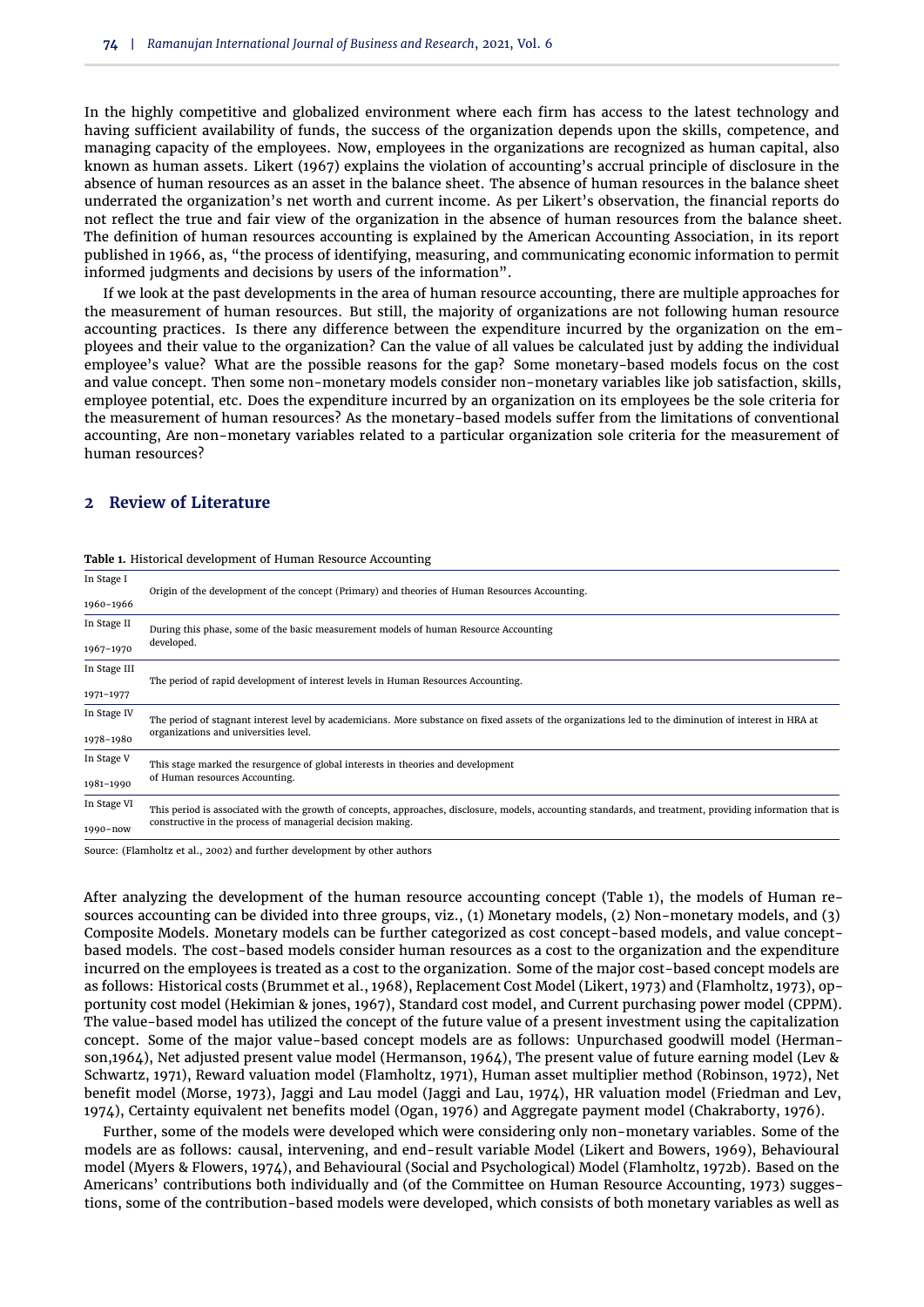non-monetary variables. One of the useful contribution-based models is the human resource information system (HRIS) [\(Singh,](#page-12-4) [2002a\)](#page-12-4). Monetary models are developed by utilizing the monetary variables while non-monetary models are constructed by using the behavioral variables. The composite models recognized both monetary as well as behavioral variables for the development of measurement models.

Historical cost models are based on the conventional accounting concept of matching [\(Brummet et al.,](#page-11-1) [1968\)](#page-11-1). Opportunity cost model does not account for employees, who are not being bid by the other department of the organization (Hekimian and jones, 1967). The adjusted present value model has a drawback that it operates with an estimation of the probability that an individual will occupy each state in the set of mutually exclusive states model (Hermanson, 1964). The human capital model [Friedman and Lev](#page-11-5) [\(1974\)](#page-11-5) does not take into account the effect of mobility of employees before death on earnings. The behavioral model [Likert and Bowers](#page-12-3) [\(1969\)](#page-12-3) considers the linear association between casual, intervening, and end-result variables which reduces the level of reliability. The main drawback of Lev and Schwartz's model (Lev and Schwartz, 1971) is that it is based on the concept of ignorance of the variables of employees' career movements within the organization and the chances of employees' departure from the organization before their retirement or death. The core assumption of Flamholtz's model is that individual employees shift through a set of mutually exclusive organizational roles, in general, the prediction with certainty is not possible which "state" an individual will occupy at a future point in time, the model operates with an estimation of the probability that an individual will occupy each state in the set of mutually exclusive states [\(Flamholtz,](#page-11-3) [1971\)](#page-11-3).

Considering the limitations of the earlier models, the HRIS model [\(Singh,](#page-12-4) [2002a\)](#page-12-4) seems to be considered for being comprehensive considering the qualitative and quantitative aspects. It considers both monetary and nonmonetary variables, the employees' monetary value depends upon several non-monetary (qualitative) variables. The model associates the employee's competence and activation levels with the incentive system that influences the productivity as well as the job satisfaction level of an employee. The variables related to promotability and organizational memberships are also determined by using the statistical probability method to estimate the employee's realizable value to the organization.

Several approaches have been suggested to measure the cost and benefit of employees to organizations. The concepts underlying these approaches are basically the same as those used for non human (physical) asset valuation (e.g. historical cost, replacement cost, etc.). Consequently, these approaches share the well-known conceptual and practical problems involved in accounting measurements, such as the irrelevance of historical cost and the problems of estimating future service potential. The approach for the measurement of the firm's investment in human resources rests on the generally accepted concept of asset valuation but departs from conventional accounting practices by incorporating both actual and market values in the measurement process. But the further development is human resource accounting models still have limitations of conventional accounting. [\(of the Committee on](#page-11-7) [Human Resource Accounting,](#page-11-7) [1973\)](#page-11-7) suggested considering the non-monetary variables and monetary variables together to know the exact contribution of human resources towards an organization. The expenses on human resources by the organization cannot be considered as a substitute measure of estimating the human resources contribution in the organization. Because it is based on conventional accounting. Essentially, the human resources investment is measured by discounting the stream of cost savings resulting from the firm's specific personnel policies (e.g., training, health care, etc.). However, it should be noted that the investment measure is only a surrogate since it does not fully reflect the benefits of the human resource investment [\(Friedman and Lev,](#page-11-5) [1974\)](#page-11-5). In this study, we are analyzing the contribution of human resources towards the organizations by considering monetary as well as non-monetary variables. Based on the above literature we propose the following hypothesis:

<span id="page-2-0"></span>**Hypothesis 2.1.** *There is a difference between the expenditure incurred by Infosys Ltd. on their employees individually and the Value of individual employees' contribution towards Infosys Ltd.*

A group of employees may contribute more towards the organization in comparison to an individual employees. The group does not mean essentially working in the same department of the organization; they may be working in different departments at the same rank in the organization. The value of human resources can be calculated conveniently based on group concepts. The employees' value produced on such a premise will be more dependable and can be utilized for choices identifying with HR. With the use of this idea, we will actually want to anticipate with more prominent accuracy the professional developments of the human resources inside the firm and the odds of their leaving the firm whenever. It is difficult to predict how long a particular individual intends to stay in the firm, or how long he is likely to work at a particular position; but, on a group basis, it turns out to be not difficult to determine the level of representatives of a specific gathering prone to leave the firm during every one of the approaching time frames or to be elevated to higher positions. This idea expects that the example of development is probably going to stay consistent except if uncommon conditions warrant a change. In the case of a change in the circumstances, a change in the pattern of movement can be predicted and incorporated into the model well ahead of time [\(Jaggi and Lau,](#page-11-4) [1974\)](#page-11-4).

Based on the above literature we propose the following hypothesis:

<span id="page-2-1"></span>**Hypothesis 2.2.** *There is a difference between the expenditure incurred by Infosys Ltd. on their employees in total and the Value of all employees' contribution as a group towards Infosys Ltd.*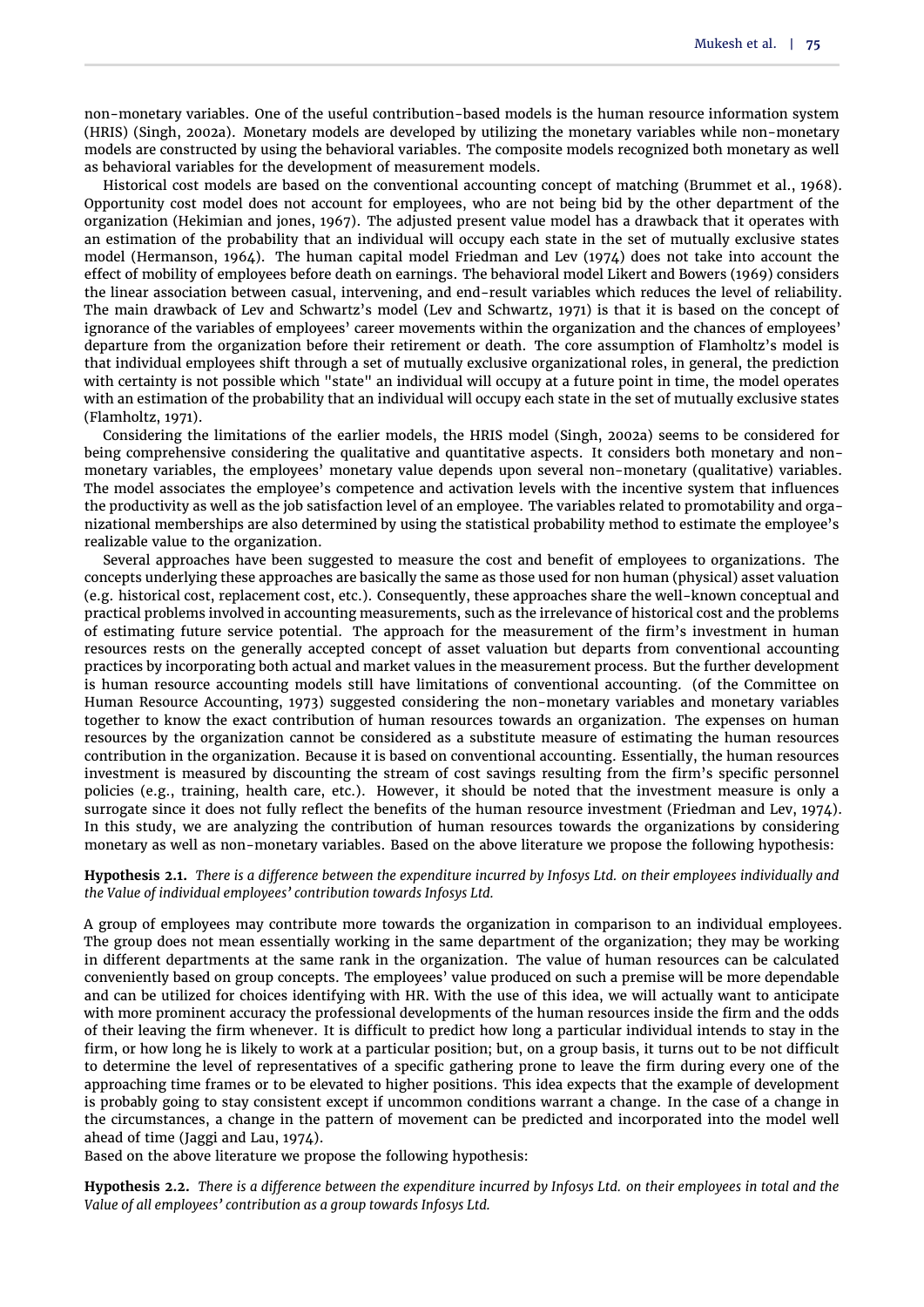As we know employees are the important assets for the survival of the organization and they should be valued like other intangible assets and should be disclosed in the balance sheets. Human assets significantly affected the investment decision and human resources-related policies of the management [\(Singh and Gupta,](#page-12-5) [2014\)](#page-12-5).

Various studies have been conducted on various aspects pertaining to usefulness of information, provided by Human resource accounting, on the decision making by investors [\(Isaac et al.,](#page-11-8) [2017;](#page-11-8) [Sharma and Sharma,](#page-12-6) [2013;](#page-12-6) [Chouhan and Naghshbandi,](#page-11-9) [2015;](#page-11-9) [Abiola and Adisa,](#page-10-0) [2020;](#page-10-0) [Hanini,](#page-11-10) [2018;](#page-11-10) [Avazzadehfath and Raiashekar,](#page-11-11) [2011;](#page-11-11) [Enyi](#page-11-12) [and Akindehinde,](#page-11-12) [2014;](#page-11-12) [Elias,](#page-11-13) [1972;](#page-11-13) [Hendricks,](#page-11-14) [1976;](#page-11-14) [Singh and Gupta,](#page-12-5) [2014;](#page-12-5) [Likert and Bowers,](#page-12-7) [1973;](#page-12-7) [Singh and](#page-12-5) [Gupta,](#page-12-5) [2014;](#page-12-5) [Brummet et al.,](#page-11-1) [1968;](#page-11-1) [Flamholtz and Main,](#page-11-15) [1999;](#page-11-15) [Al-Tahat and Al-Zoubi,](#page-10-1) [2020;](#page-10-1) [Singh and Vasudeva,](#page-12-8) [2014;](#page-12-8) [Likert and Pyle,](#page-12-9) [1971;](#page-12-9) [Flamholtz,](#page-11-16) [1972a;](#page-11-16) [Gambling,](#page-11-17) [1974;](#page-11-17) [Jaggi and Lau,](#page-11-18) [1975;](#page-11-18) [Morse,](#page-12-10) [1975;](#page-12-10) [Likert,](#page-12-11) [1977;](#page-12-11) [Dittman et al.,](#page-11-19) [1980;](#page-11-19) [Arkan,](#page-11-20) [2016;](#page-11-20) [Baligh and H.;](#page-11-21) [Bechtel,](#page-11-22) [2007;](#page-11-22) [Ployhart and Moliterno,](#page-12-12) [2011;](#page-12-12) [Singh and Gupta,](#page-12-13) [2008,](#page-12-13) [2010;](#page-12-14) [Do et al.,](#page-11-23) [2019;](#page-11-23) [More and Reimer,](#page-12-15) [1956;](#page-12-15) [Pecorella et al.,](#page-12-16) [1978;](#page-12-16) [Ryder,](#page-12-17) [1975;](#page-12-17) [Sinha et al.,](#page-12-18) [2010;](#page-12-18) [Singh](#page-12-19) [and Sharma,](#page-12-19) [2011a](#page-12-19)[,b;](#page-12-20) [Katz et al.,](#page-12-21) [1951;](#page-12-21) [Morse,](#page-12-22) [1953;](#page-12-22) [Likert,](#page-12-23) [1932,](#page-12-23) [1973,](#page-12-1) [1979;](#page-12-24) [Sinclair,](#page-12-25) [1991;](#page-12-25) [Singh,](#page-12-26) [2002b;](#page-12-26) [Singh and](#page-12-27) [Jain,](#page-12-27) [2013\)](#page-12-27).

### **3 Research Methodology**

The major contributor to the GDP is the service sector in India as well as in most of the developed countries, out of which the IT sector has the major contribution. Infosys Ltd. is one of the leading companies in India, from the IT sector which used to report information about human resources accounting as part of the annual report, therefore, Infosys Ltd. was selected for the study.

The objective of the study is to analyze the value of an employee's contribution to Infosys Ltd. using the Human Resources Information System (HRIS) [\(Singh,](#page-12-4) [2002a\)](#page-12-4) which is a

The contribution-based model consists of 13 variables, out of which, 09 variables are monetary for which data is given in [Table 2.](#page-3-0) The latest financial reports of Infosys Ltd. and the Reserve Bank of India's database have been used for data collection. For four non-monetary variables data have been collected with the help of a standardized questionnaire using 5 points Likert scale. We have shared the questionnaire with the employees of Infosys Ltd through face-to-face mode at the Gurugram office and there were 1100 employees in the IT division. We have reached 300 employees of Infosys Ltd. at the Gurugram office. Through online mode, we have shared questionnaires randomly via LinkedIn and email to 450 employees at all India levels. We have received total responses from 119 employees of Infosys Ltd. These 119 employee responses were selected for human resource valuation as per the contribution-based model HRIS [\(Singh,](#page-12-4) [2002a\)](#page-12-4).

| Variables                           | Source of the data/Scale                                                                                     |
|-------------------------------------|--------------------------------------------------------------------------------------------------------------|
| <b>Acquisition Cost</b>             | From the Financial Reports of the Organisation                                                               |
| Development Cost                    | From the Financial Reports of the Organization                                                               |
| <b>Current Retention Cost</b>       | From the Financial Reports of the Organization                                                               |
| Current Performance Appraisal Index | Through a standardized questionnaire<br>(Pradhan, & Jena, 2017)                                              |
| Job Satisfaction Index              | Through a standardized questionnaire<br>(Brayfield & Rothe, 195; Judge et al., 1998)                         |
| <b>Future Retention Cost</b>        | From the Financial Reports of the Organization<br>Through a standardized questionnaire (Gupta & Sahoo, 2016; |
| Potential Appraisal Index           | Tafarodi & Swann, 1995; Eby & Dobbins, 1997; Ashford, 1988;<br>Jimmieson et al., 2004; Wiemann, 1977)        |
| <b>Experience Index</b>             | Through standardized questionnaire's demographic information                                                 |
| Organizational Climate Index        | Through a standardized questionnaire (Peña-Suárez et al., 2013)                                              |
| Efficiency Index                    | From the Financial Reports of the Organization and RBI Reports<br>(Dbie-Rbi, 2020)                           |
| Labour Turnover Index               | From the Financial Reports of the Organization and RBI Reports<br>(Dbie-Rbi, 2020)                           |
| Labour Unrest Index                 | From the Financial Reports of the Organization and Reports                                                   |
| Output Per Employee                 | From the Financial Reports of the Organization and RBI Reports<br>(Dbie-Rbi, 2020)                           |

<span id="page-3-0"></span>**Table 2.** Variables of the Human Resources Information System (HRIS) (Singh, 2002a)

To check the consistency of the questionnaire used in our study for primary data collection for four variables, we have used the Cronbach's Alpha reliability test in the SPSS Software. Table 3 is giving brief analysis results of a reliability test of the questionnaire conducted in SPSS Software.

To explain the variable job satisfaction index of the Human Resources Information System (HRIS) [\(Singh,](#page-12-4) [2002a\)](#page-12-4), five states have been used in the scale on a five-point Likert scale. For the job satisfaction index, we have used the standardized scale developed by [\(Brayfield and Rothe,](#page-11-24) [1951\)](#page-11-24) [\(Judge et al.,](#page-11-25) [1998\)](#page-11-25) studies. And the SPSS outcomes for Cronbach's Alpha are 0.708 for the job satisfaction index. And Cronbach's Alpha above 0.7 is considered to be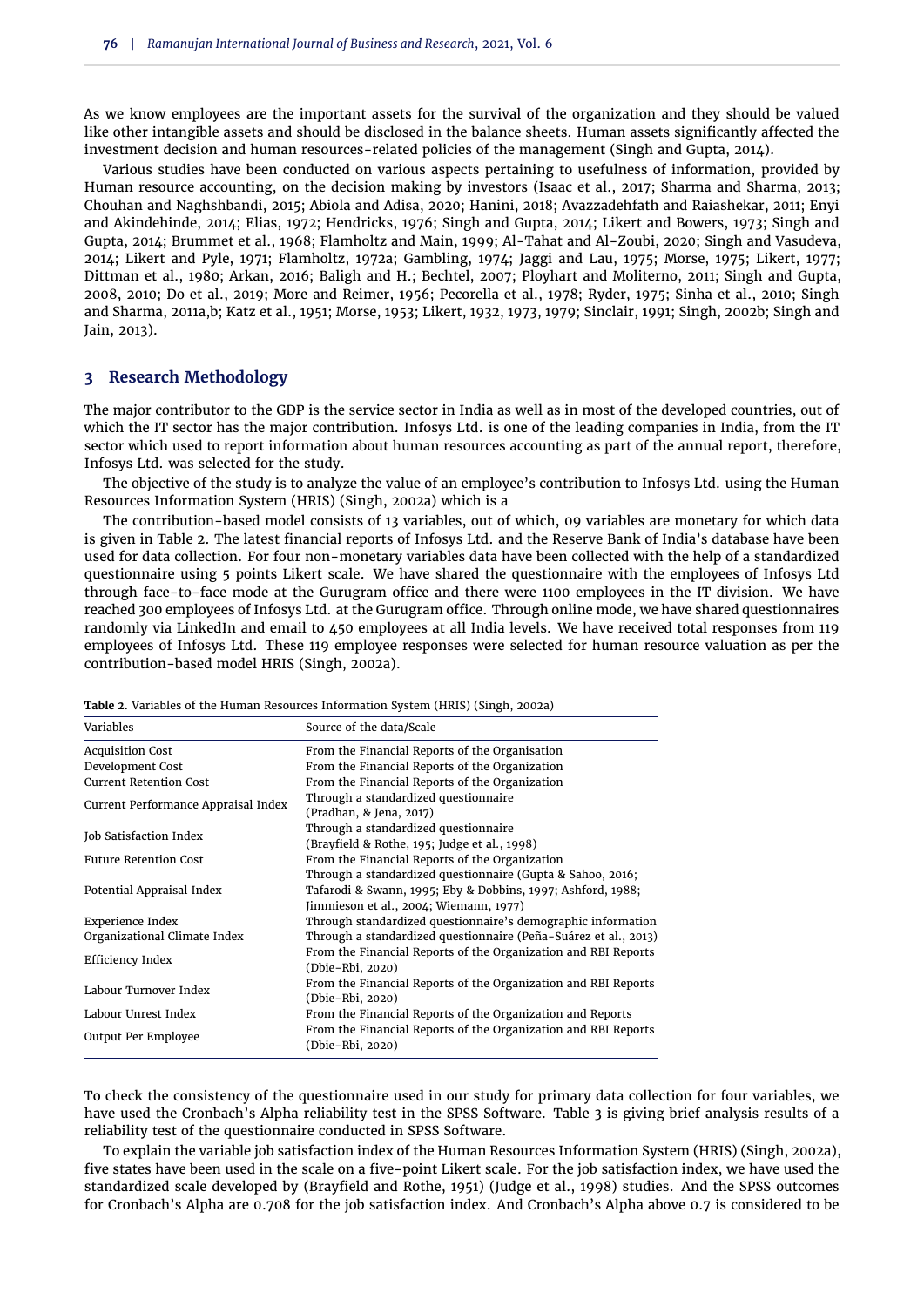good. That shows the internal consistency of the job satisfaction index scale is good concerning our primary data collection through responses from Infosys Ltd employees.

To explain the current performance appraisal index of the Human Resources Information System (HRIS) [\(Singh,](#page-12-4) [2002a\)](#page-12-4), 23 statements have been used on the five-point Likert scale. For the Potential Appraisal Index, we have used the standardized scale developed by [\(K. and K,](#page-11-26) [2016\)](#page-11-26), [\(Tafarodi and Swann,](#page-13-1) [1995\)](#page-13-1), [\(Eby and Dobbins,](#page-11-27) [1997\)](#page-11-27), [\(Ashford,](#page-11-28) [1988\)](#page-11-28), [\(Jimmieson et al.,](#page-11-29) [2004\)](#page-11-29) and [\(Wiemann,](#page-13-2) [1977\)](#page-13-2). And the SPSS outcome for the Cronbach's Alpha is 0.939 for the Potential Appraisal Index. And Cronbach's Alpha above 0.7 is considered to be good. That shows the internal consistency of the Potential Appraisal Index scale is good concerning our primary data collection through responses from Infosys Ltd employees.

To explain the Organizational Climate Index of the Human Resources Information System (HRIS) [\(Singh,](#page-12-4) [2002a\)](#page-12-4), 15 statements have been used on the five-point Likert scale. For the Organizational Climate Index, we have used the standardized scale developed by [\(Suarez et al.,](#page-12-28) [2013\)](#page-12-28) and the SPSS outcome for the Cronbach's Alpha is 0.873 for the Organizational Climate Index. And Cronbach's Alpha above 0.7 is considered to be good. That shows the internal consistency of the Organizational Climate Index scale is good concerning our primary data collection through responses from Infosys Ltd. employees.

**Table 3.** Reliability Test for Non-Monetary variables

| Factors                             | No. of Items | Cronbach's Alpha for Employees |
|-------------------------------------|--------------|--------------------------------|
| Job Satisfaction Index              | 05           | 0.708                          |
| Current Performance Appraisal Index | 23           | 0.907                          |
| Potential Appraisal Index           | 27           | 0.939                          |
| Organizational Climate Index        | 15           | 0.873                          |

#### **3.1 Data Analysis**

#### **Table 4.** Responses from employees of Infosys Ltd. = 119

| Particulars                                            | Number | % (out of 119) |
|--------------------------------------------------------|--------|----------------|
| Age Group (in Years)                                   |        |                |
| < 30                                                   | 85     | 71.42          |
| 30 and Above                                           | 34     | 28.57          |
| Gender                                                 |        |                |
| Female                                                 | 63     | 52.94          |
| Male                                                   | 56     | 47.05          |
| Qualification                                          |        |                |
| Professional- MBA/CA/LLB/<br>Engineering               | 80     | 67.22          |
| Non-Professional - Post<br>Graduation/Under Graduation | 39     | 32.77          |
| Experience                                             |        |                |
| <05 Years                                              | 45     | 37.81          |
| 05 Years & Above                                       | 74     | 62.18          |
| Rank/Cadre of Employees                                |        |                |
| Manager/Engineer                                       | 49     | 41.17          |
| Consultant                                             | 41     | 34.45          |
| Technology Analyst                                     | 29     | 24.36          |

#### **3.2 Measurement of Individual Human Resource Value**

As in the above table, there is a clear difference between the cost incurred on employees and employee value calculated as per Human Resources Information System (HRIS) [\(Singh,](#page-12-4) [2002a\)](#page-12-4). The HRIS [\(Singh,](#page-12-4) [2002a\)](#page-12-4) considers non-monetary variables like the Index of performance appraisal, Experience Index, Index of Potential appraisal, Index of job Satisfaction while calculating the human resources accounting value of an organization's employee. These non-monetary factors create the difference between the monetary expenditure on employees by the organi-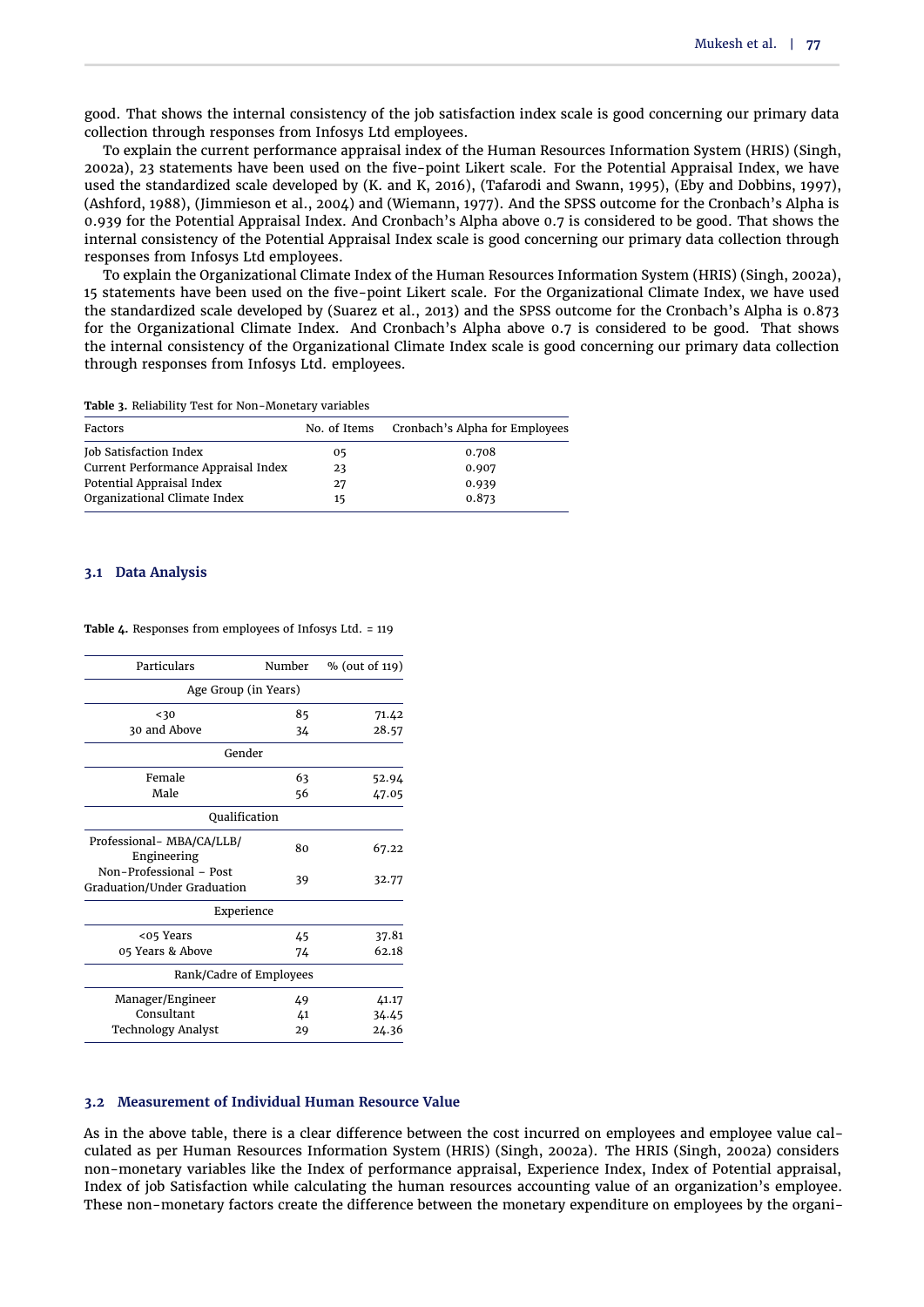| No. of Employees<br>taken for study<br>from INFOSYS | <b>AVERAGE Total Cost</b><br>(Avg Current Cost +<br>Avg Future Cost) | AVERAGE.<br><b>CURRENT</b><br><b>PERFORMANCE</b><br>APPRAISAL<br><b>INDEX</b> | <b>AVERAGE JOB</b><br><b>SATISFACTION</b><br><b>INDEX</b> | AVERAGE<br>POTENTIAL<br>APPRAISAL<br><b>INDEX</b> | AVERAGE<br><b>EXPERIENCE</b><br><b>INDEX</b> | AVG HUMAN<br><b>RESOURCES VALUE</b><br>(INDIVIDUAL)<br>EMPLOYEE) |
|-----------------------------------------------------|----------------------------------------------------------------------|-------------------------------------------------------------------------------|-----------------------------------------------------------|---------------------------------------------------|----------------------------------------------|------------------------------------------------------------------|
| 119                                                 | 2099550                                                              | 1.485568                                                                      | 1.134454                                                  | 1.459072                                          | 5.718487                                     | 20647315                                                         |

<span id="page-5-0"></span>Table 4A - Individual Employee's Average Valuation as per Human Resources Information System (HRIS) [\(Singh,](#page-12-4) [2002a\)](#page-12-4)

zation and the employees' value of that organization. In the Human Resource Information System (HRIS) [\(Singh,](#page-12-4) [2002a\)](#page-12-4) model, the value of human resources is calculated on the basis of the contribution made by the employee in the organization. That contribution consists of both monetary factors as well as non-monetary factors. The performances of an organization, productivity, growth, etc. are affected by the experience, satisfaction level, potential, efficiency, education, values, morals, behavior, education, etc. of the employees working for that particular organization.

**There is a statistically significant difference between the expenditure incurred by Infosys Ltd. on their employees individually and the Value of individual employees' contribution to Infosys Ltd.**

From the above data results of human resources cost and human resources value for Infosys ltd, and thus accepts the alternative hypothesis ["Hypothesis 2.1"](#page-2-0) that there is a difference between the value of Infosys Limited's employees and the cost incurred by Infosys Ltd. on their employees.

For Infosys Ltd., we have considered 119 employees. In Table no. 4A, we have provided information about human resources cost and human resources value. We have observed that for all the 119 employees the value of human resources is much higher than the human resource cost incurred by Infosys Ltd. on each employee. That indicates the employee's contribution towards the organization is much more than the expenditure incurred by the organization on its employees. That means the expenditure incurred on employees is not a sole indicator of the value of human resources. Employees are contributing much more than the expenditure incurred by the organization on its employees.

That means the employees have contributed more resources towards organizations in comparison to the organization's contribution towards employees. That shows the value of Infosys Ltd employees is much more than the cost of its employees. That is only possible when all the employees are contributing to their organization. And that contribution is much higher than the cost of employees because of the efficiency, satisfaction level, motivation, potential, education, experience, etc. of the employees working for that particular organization.

From [Table 4A](#page-5-0) results, we can see that employee number "INFOSYS 93" has a higher value (i.e., 1.93) for the current performance appraisal index, (i.e., 1.5) value for job satisfaction index, (i.e., 1.9) for potential appraisal index and only 6 for experience index. But overall, this employee has secured 15*th* rank out of 119 employees for human resources value. This employee has a medium value for experience index, but due to the high values of current performance appraisal, potential appraisal, and job satisfaction index, this employee secured a good rank in comparison to other employees. That means the management should focus on retaining this employee for the long term.

In case no. "INFOSYS22", the employees have a high value (i.e., 10.5) for experience index. But still, the employee can secure 30*th* rank out of 119 employees for human resource value. The reason for this comparatively lower rank is the value of the job satisfaction index. This employee has a moderate (i.e., 1) value in the job satisfaction index. So, Infosys Ltd. should focus on such high experience valued employees for their job satisfaction level. If the employee has better job satisfaction, he must have secured a better rank. Because of the high value of the experience index, this employee has a good amount of working knowledge and skills that's why he can perform better. This employee has above the moderate value (i.e., 1.3) for the current performance appraisal index. As soon as the job satisfaction value will increase for this employee, this employee will be able to perform better for the organization.

If we look at case no. "INFOSYS15", this employee has secured 82*nd* rank out of 119 employees. This employee is having a very low value in the experience index. That is the reason for his lower rank in the human resource value index. But these employees have a higher value in the job satisfaction index (i.e., 1.6). That indicates the employee is highly satisfied with his job. Also, the potential appraisal index is showing a higher value (i.e., 1.9) for this employee. That means the employee has a good number of skills and knowledge. Again, if we look at the current appraisal index for this employee, that is also an indication of high value (i.e., 1.4) for the current performance appraisal index. That indicates this employee can perform well in all duties and responsibilities at the workplace. The organization should have some policies to retain highly satisfied and skilled employees. As the experience of such kinds of employees will increase with the organization, their contribution towards the organization will increase multiple times.

#### **3.3 Measurement of Total Human Resources Value (THRV)**

As per the Human Resources Information System (HRIS) [\(Singh,](#page-12-4) [2002a\)](#page-12-4), we have calculated the value of individual employees for Infosys Limited for further valuation as per the Human Resources Information System (HRIS) [\(Singh,](#page-12-4)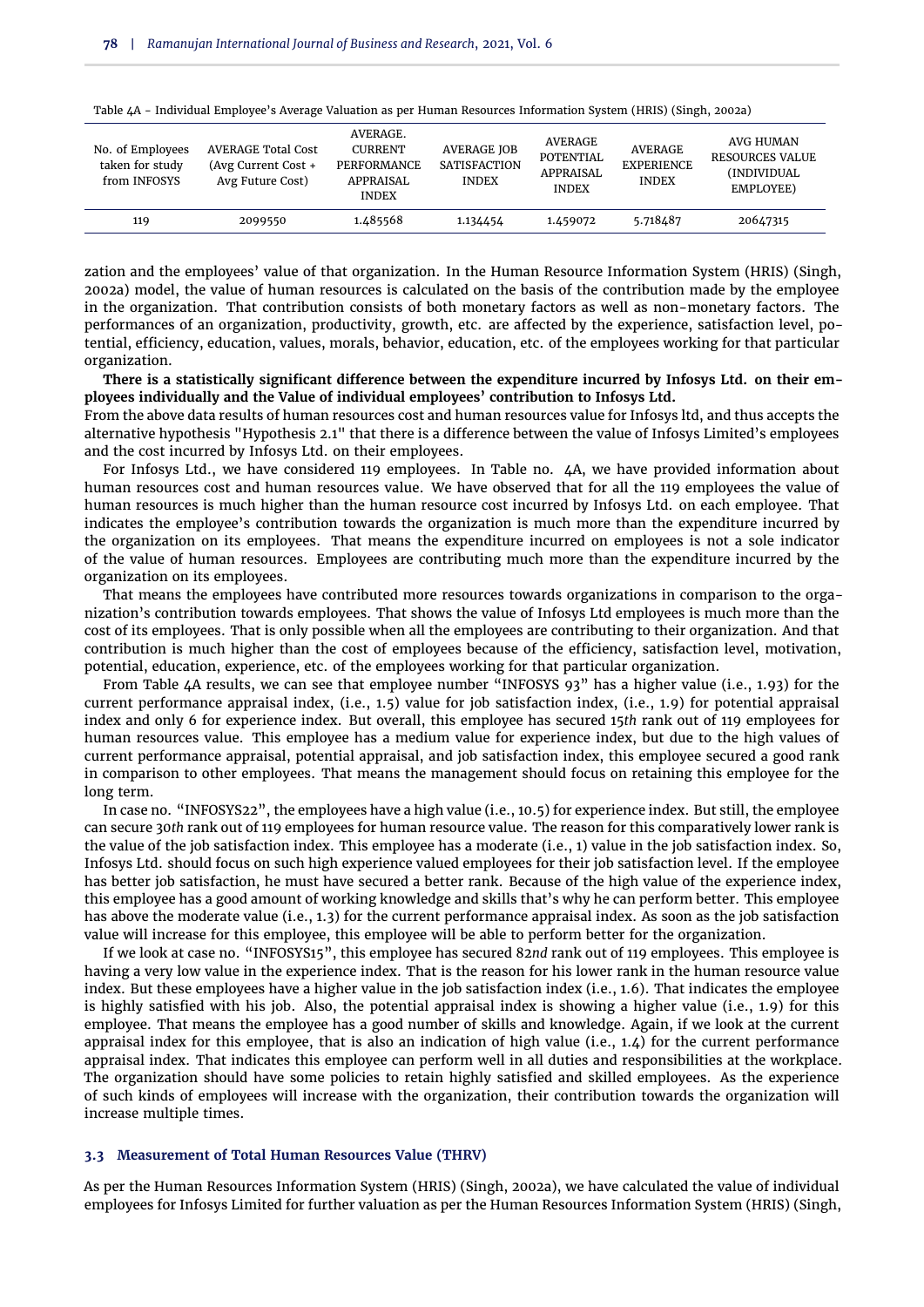[2002a\)](#page-12-4) model, total human resources value will be calculated for Infosys Ltd. For calculating the total human resource value, we will consider the individual human resource value with the index of organizational climate index, Efficiency index, labor turnover index, labor unrest index, and output per employee index.

For the valuation of the total human resource value, the Human Resources Information System (HRIS) [\(Singh,](#page-12-4) [2002a\)](#page-12-4) shall be used. This is as follows:

*Total Human Resource Value* (*THRV*) = (*X*1 + *X*2 + *X*3 + . . . . . . + *Xn*)(*OCI*)(*EFI*)(*LTI*)(*LUI*)(*OPE*)

Where:

X1, X2, X3. . . . . . Xn is the value of individual human resources of that particular organization calculated as per the Human Resources Information System (HRIS) [\(Singh,](#page-12-4) [2002a\)](#page-12-4) model.

OCI = Organizational Climate Index EFI = Efficiency Index LTI = Labour Turnover Index LUI = Labour Unrest Index OPE = Output per Employee Index

## **3.4 Statistics for Various Industry Level Macro Factors:**

*Industry's Efficiency* =  $\frac{\text{Total Output of the Industry}}{\text{Total Input of the Industry}}$ *Total Input of the Industry*

 $\frac{80721730000000}{66052020000000} = 1.22$ 

*Industry*<sup>0</sup> *s Output per Employee* = *Total Number of Employees Engaged in the Industry* Industry's Output

 $=\frac{80721730000000}{15614619}$  = 5169625.33

*Industry's Labour Unrest* = <u>Man – days Lost due to Strikes and Lockouts</u> *Total man* – *days Work*

 $\frac{1273770}{15614619}$  \* 241 \* 8

 $\frac{1273770}{30104985432}$  = 4.23%

<span id="page-6-0"></span>**Table 5.** Industry-level factors

| Parameters                                                   | Service Industry |
|--------------------------------------------------------------|------------------|
| The efficiency of the Industry (based on input-output ratio) | 1.22             |
| Labour Turnover of the Industry (%)                          | 16.57            |
| Labour Unrest of the Industry (%)                            | 4.23             |
| Output Per Employee in the Industry (Rs.)                    | 5169625.33       |

Source: Reserve Bank of India.

[Table 5](#page-6-0) is expanding the Human Resources Information System (HRIS) [\(Singh,](#page-12-4) [2002a\)](#page-12-4) model's variable value. The above data for variables have been collected from the latest reports released on the Indian economy by DBIE-RBI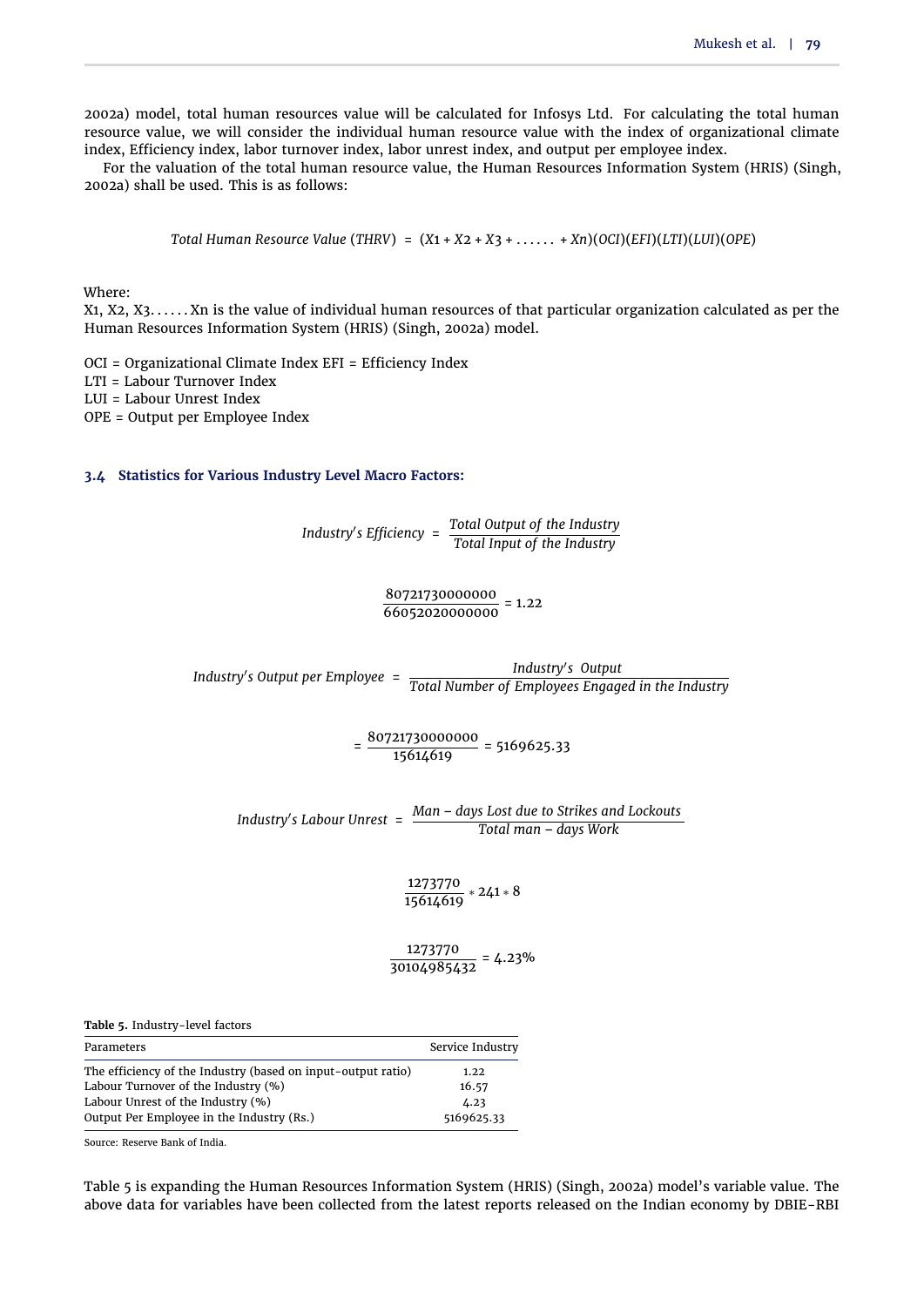#### [\(Dbie-RBI,](#page-11-30) [2020\)](#page-11-30).

This is a database of the Indian economy. This data warehouse is managed by the Department of Statistics and Information Management (DSIM), under the Reserve Bank of India.

We have collected the information from the DBIR-RBI [\(Dbie-RBI,](#page-11-30) [2020\)](#page-11-30)database as per the requirements for human resources accounting based on the Human Resources Information System (HRIS) [\(Singh,](#page-12-4) [2002a\)](#page-12-4) model. The efficiency ratio of the service Industry is 1.22 as per the DBIR-RBI [\(Dbie-RBI,](#page-11-30) [2020\)](#page-11-30) database. This is based on the input-output ratio of the industry. That is indicating the output results based on the input used by the industry. As per the DBIR-RBI [\(Dbie-RBI,](#page-11-30) [2020\)](#page-11-30) database, we can easily explain that the industry can produce 1.22 units of output by taking the 1 unit of input.

Further, we also analyzed the labor turnover rate from the DBIR-RBI [\(Dbie-RBI,](#page-11-30) [2020\)](#page-11-30) database. The labor turnover rate is 16.57 percent. This is the percentage of employees leaving and joining the industry with existing employees in a particular period.

Further, we also analyzed the [\(Dbie-RBI,](#page-11-30) [2020\)](#page-11-30) database for Labour Unrest in the Industry. And the database is showing 4.23 percent labor unrest in the industry caused by employees' protests, strikes, lockouts, etc. which is a ratio of man-days lost due to employees' protests, strikes, lockouts, etc. to the total man-days of the industry in a particular period.

By further analyses of DBIR-RBI [\(Dbie-RBI,](#page-11-30) [2020\)](#page-11-30) databases we also found the value for Output per Employee in the Industry. The DBIR-RBI [\(Dbie-RBI,](#page-11-30) [2020\)](#page-11-30) database indicates Rs. 5169625.33 as the Output per Employee in the Industry. This is the ratio of the total output of the industry to the total number of employees in the industry in a particular period.

## **3.5 Statistics on Organizational Level Factors for THRV [\(Singh,](#page-12-4) [2002a\)](#page-12-4)**

<span id="page-7-0"></span>**Table 6.** Organizational Level Factors for THRV

| Parameters                                                | Infosys Ltd. |
|-----------------------------------------------------------|--------------|
| <b>Total Value of Individual</b><br>Human Resources (Rs.) | 2457030465   |
| Organisation Climate Index                                | 1.45         |
| Labour Turnover Rate<br>(Attrition rate) (%)              | 21.7         |
| Labour Unrest                                             | 1            |
| Organization's efficiency<br>(Asset Turnover Ratio)       | 1.02         |
| Output per employee (Rs.)                                 | 38,27,520    |

[Table 6](#page-7-0) is showing the values of the Human Resources Information System (HRIS) [\(Singh,](#page-12-4) [2002a\)](#page-12-4) model's variables at the organization level. With the help of the Human Resources Information System (HRIS) [\(Singh,](#page-12-4) [2002a\)](#page-12-4) model we have calculated the value for individual human resources of a particular organization and we have received responses from 119 employees of Infosys Ltd.

The sum of individual human resource valuation is Rs. 2457030465. This value has been calculated using the Human Resources Information System (HRIS) [\(Singh,](#page-12-4) [2002a\)](#page-12-4) model for each employee. Then we have summated the individual human resource value of 119 employees.

*X*<sup>1</sup> = [(*AC* + *DC* + *CRC*) ∗ *KPAI* ∗ *JSI*] + [*FRC* ∗ *PAI*] ∗ *EI*

Where:  $X_1$  = Value of one employee having number 1 AC = Acquisition Cost DC = Development Cost CRC = Current Retention Cost (Gross Emoluments including maintenance and separation cost) KPAI = Current Performance Appraisal Index (Key Performance Area Index) JSI = Job Satisfaction Index FRC = Future Retention Cost PAI = Potential Appraisal Index EI = Experience Index

[Table 6](#page-7-0) showing that the value for the organization climate index is 1.45. This is a moderate to high value. That shows the working environment at Infosys Ltd. is attractive for employees. This value has been calculated with the help of a standardized questionnaire based on a 5-point Likert scale. For the Organizational Climate Index, we have used the standardized scale developed by [\(Suarez et al.,](#page-12-28) [2013\)](#page-12-28).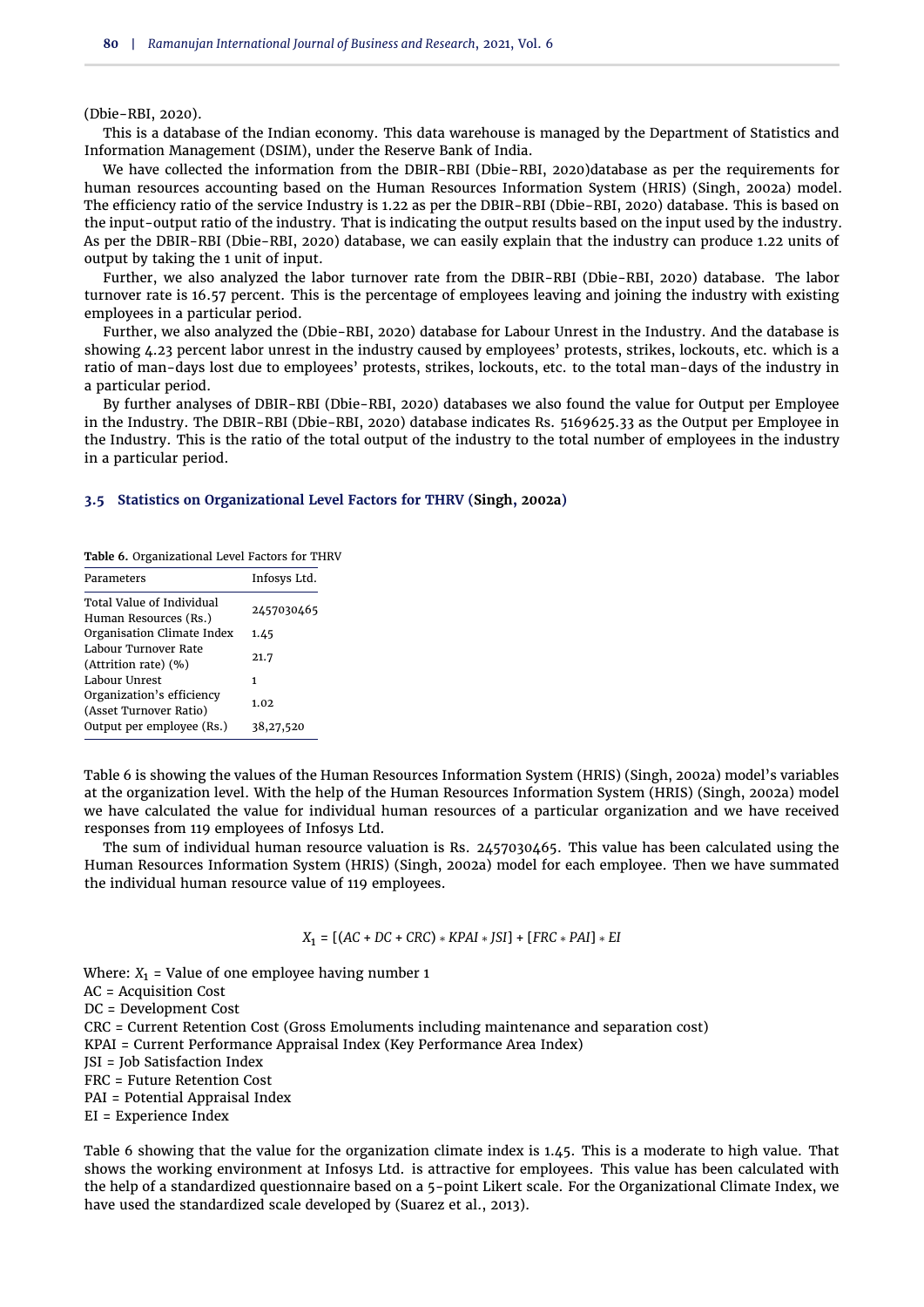[Table 6](#page-7-0) shows the labor turnover rate for Infosys Ltd. is 21.7 percent. This information has been collected from the financial reports of Infosys Ltd. if we look at the DBIE-RBI [\(Dbie-RBI,](#page-11-30) [2020\)](#page-11-30) data for Labour Turnover of the Industry, which is 16.57 %. That means Infosys Ltd. has a higher labor turnover rate than the industry.

We have not observed any information about labor unrest in the financial reports of Infosys Ltd. which means there was no disturbance caused in the organization's work due to strikes, lockouts, etc. and that's why we have considered 1 value for the labor unrest index. That indicates no labor unrest in Infosys Ltd.

By further analysis of the financial report of Infosys Ltd., we also found the information for the Organization's efficiency (Asset Turnover Ratio). For the calculation of the Organization's efficiency, we have used the asset turnover ratio. The asset turnover ratio indicates how much value of turnover or output the organization can produce using the 1 unit of its assets. That means it is the ratio of turnover to the asset. For Infosys ltd, it is 1.02. This means Infosys ltd has 1.02 units of output per unit of assets.

Further analyzing the financial reports of Infosys Ltd., we observe the Output per employee (Rs.). This is the ratio of total output to the total number of employees. For Infosys ltd. we observed that Infosys ltd. has Rs. 38, 27,520 outputs per employee.

#### **3.6 Measurement of Total Human Resource Value (THRV) [\(Singh,](#page-12-4) [2002a\)](#page-12-4)**

<span id="page-8-0"></span>**Table 7.** Measurement of Total Human Resource Value (THRV) (Singh, 2002a)

| Parameters                                                    | Infosys Ltd       |
|---------------------------------------------------------------|-------------------|
| The total value of Individual Employees                       | 2457030465        |
| Organizational Climate Index                                  | 1.45              |
| Labour Turnover Index                                         | 0.76              |
| Labour Unrest Index                                           | 1                 |
| Efficiency Index                                              | 0.83              |
| Output Index (Per Employee)                                   | 0.74              |
| Total Human Resource Value (THRV)<br>$(Singh, 2002a)$ $(Rs.)$ | 1,663,037,138.986 |
|                                                               |                   |

As [Table 7,](#page-8-0) the sum of the total value of Individual Employees (119 employees) is Rs. 2457030465 for Infosys Ltd. This value has been calculated as the Human Resource Value (THRV) [\(Singh,](#page-12-4) [2002a\)](#page-12-4) for the individual employee.

In [Table 7,](#page-8-0) we have explained the Organizational Climate Index. This is 1.45 for Infosys Ltd. the ratio showing that the value for the organization climate index is 1.45. This is a moderate to high value. That shows the working environment at Infosys Ltd. is attractive for employees. This value has been calculated with the help of a standardized questionnaire based on a 5-point Likert scale. For the Organizational Climate Index, we have used the standardized scale developed by [\(Suarez et al.,](#page-12-28) [2013\)](#page-12-28).

Further the [Table 7](#page-8-0) is explaining the value for the Labour Turnover Index, which is 0.76. This is the ratio of organizational Labour Turnover and industry level Labour Turnover. That indicates Infosys ltd. has a higher labor turnover in comparison to the industry.

Further, [Table 7](#page-8-0) also explains the Efficiency Index value, which is 0.83. This is the ratio of the Efficiency Index at the organization level with the Efficiency Index at the industry level.

Further, [Table 7](#page-8-0) is also explained by the Output Index (Per Employee) value, which is 0.74. This is the ratio of Output per Employee at the organization level and Output per Employee at the industry level.

# **There is a statistically significant difference between the expenditure incurred by Infosys Ltd. on their employees in total and the Value of all employee's contributions as a group towards Infosys Ltd**.

Further, [Table 7](#page-8-0) is showing the Total Human Resource Value (THRV) [\(Singh,](#page-12-4) [2002a\)](#page-12-4) for Infosys Ltd., which is 1,663,037,138.986. This value has been calculated using the Total Human Resource Value (THRV) [\(Singh,](#page-12-4) [2002a\)](#page-12-4). All the above variables explained in table no.7 have been used to calculate Total Human Resource Value (THRV) [\(Singh,](#page-12-4) [2002a\)](#page-12-4) for Infosys Ltd. This value indicates the monetary value of 119 employees' total contribution to the organization. This is much higher than the cost incurred by the organization of 119 employees. Here accept the alternative [Hypothesis 2.2](#page-2-1)

That indicates, there is a difference between the expenditure incurred by Infosys Ltd. on their employees in total and the Value of all employees' contribution as a group towards Infosys Ltd.

In this study, we have used the contribution-based model Human Resources Information System (HRIS) [\(Singh,](#page-12-4) [2002a\)](#page-12-4) for the valuation of human resources. By analyzing Infosys Ltd. data we conclude at the organization level that there is a difference between the expenditure incurred by Infosys Ltd. on their employees in total and the Value of all employees contribution as a group towards the Infosys Ltd. from the data analysis results we also conclude at individual employee level that there is difference between the expenditure incurred by Infosys Ltd. on their employees individually and Value of individual employees contribution towards the Infosys Ltd.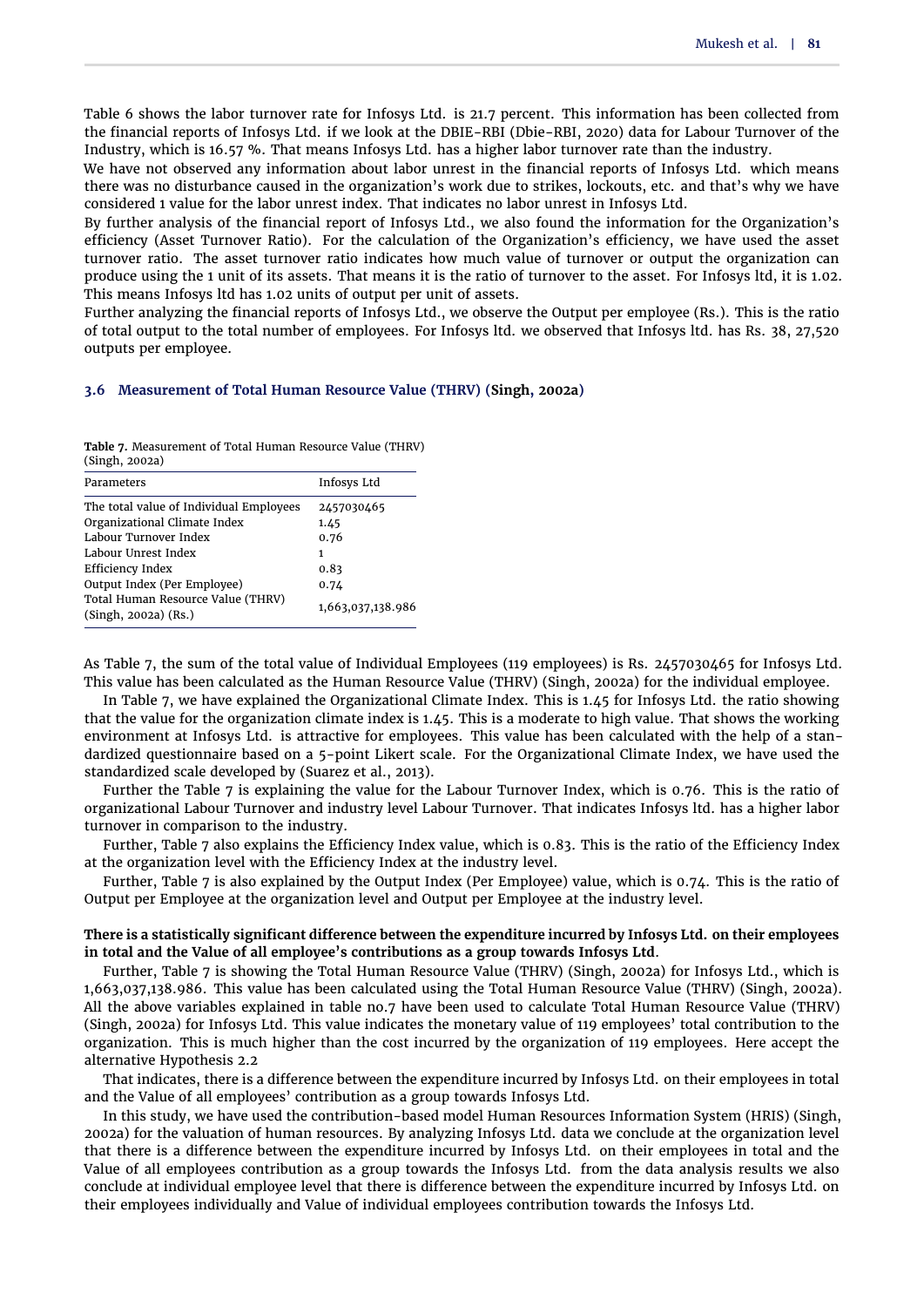From the above results, we can easily conclude that the contribution of Infosys Ltd. employees towards the organization is much more than the expenditure incurred by Infosys Ltd. on their employees.

## **3.7 Discussion**

The initial models of human resource accounting were essentially cost-based; however, we cannot consider only the expenditure incurred by the organization on individual employees as a sole criterion for individual human resource contribution. The expenditure on human resources by the organization cannot be considered as a surrogate measure of the contribution of human resources in the organization, just because it is based on conventional accounting, which was considered to be the main drawback of cost-based models. The criticisms of cost-based models led to the emergence of value-based models, largely based on the discounting of future earnings of the employees. Although this discounted cash flow of future earnings of an employee was the value to the employee instead of being the value to the organization.

The human resources investment is estimated by discounting the stream of cost savings resulting from the firm's specific personnel policies (e.g., training, health care, etc.). However, it should be noted that the investment measure is only a surrogate since it does not fully reflect the benefits of the human resource investment. [\(Friedman](#page-11-5) [and Lev,](#page-11-5) [1974\)](#page-11-5).

The criticisms of cost-based and value-based models led to the rise of non-monetary models like the model developed by [Likert and Bowers](#page-12-7) [\(1973\)](#page-12-7).

The changes in the level of technical proficiency, leadership styles, managerial behavior, organizational structure (called the causal variables) result in changes in loyalties, motivation, perception, behavior, attitudes of subordinates (called the intervening variable) which produce changes in manpower development, productivity, cost revenue, innovation, output, quality (called the end-result variables). If a significant relationship among the three variables can be developed, the trend in earnings can be predicted. The present value of firms and their human resources can be estimated by discounting the future earnings. Managerial leadership determines organizational climate which in turn influences the subordinate's satisfaction and subsequently the total productivity efficiency [\(Likert and Bowers,](#page-12-3) [1969\)](#page-12-3).

The criticisms of all the earlier models led to the rise of a model which integrates the positive aspects of each model and by removing the limitations of the earlier models. This led to the rise of the contribution-based model [\(Singh,](#page-12-4) [2002a\)](#page-12-4), which has been used in the study.

After analyzing the individual employee's contribution towards the organization based on HRIS [\(Singh,](#page-12-4) [2002a\)](#page-12-4) model, we accepted the first alternative hypothesis that there is a statistically significant difference between the cost incurred on individual employees and employee value. The HRIS [\(Singh,](#page-12-4) [2002a\)](#page-12-4) model considers both the monetary and the non-monetary variables like the Performance Appraisal Index, Experience Index, Potential appraisal index, Job Satisfaction Index while calculating the human resources accounting value of an organization's employee. These non-monetary variables have a causal effect on the value of employees in an organization.

The importance of this aspect was also emphasized by [\(of the Committee on Human Resource Accounting,](#page-11-7) [1973\)](#page-11-7), which suggested that considering the non-monetary variables and monetary variables together to know the exact contribution of human resources towards an organization is important.

The problem of predicting the expected tenure or promotion chances of individual employees was the catalyst for Bikki Jaggi and Hon Shiang Lau in suggesting the valuation of human resources on a group basis. A homogeneous group of employees who may not be necessarily working in the same department may contribute more towards the organization as a group [\(Jaggi and Lau,](#page-11-4) [1974\)](#page-11-4). The group valuation concept can be usefully employed to determine the value of the human resources of a firm. The information generated on such a basis will be more reliable and can be used for decisions relating to human resources.

Analyzing the employees' value as a group contribution towards the organization, we cannot consider the expenditure incurred by the organization on a group of employees as a sole criterion for human resource contribution as a group.

Further analyzing the group of employees' contributions towards the organization with the help of the second hypothesis of the study and found a statistically significant difference between the cost incurred on a group of employees and the employees' value as a group calculated as per Human Resource Information System (HRIS) [\(Singh,](#page-12-4) [2002a\)](#page-12-4). These non-monetary variables create a causal effect on the value of employees.

#### **3.8 Conclusions**

After the emergence of the idea to identify, measure and communicate information about human resources, a lot of effort has been made by several researchers and professionals to quantify the same. The task of developing HRA valuation and practices is assigned to accountants. Initially, for the valuation of human resources as an asset, they estimated the value of human resources based on the historical cost method that is the acquisition cost considering the conventional accounting treatments of asset valuation. But this idea was criticized and other costbased valuation methods like the replacement cost method and opportunity cost method were suggested but they were also found to have limited applications.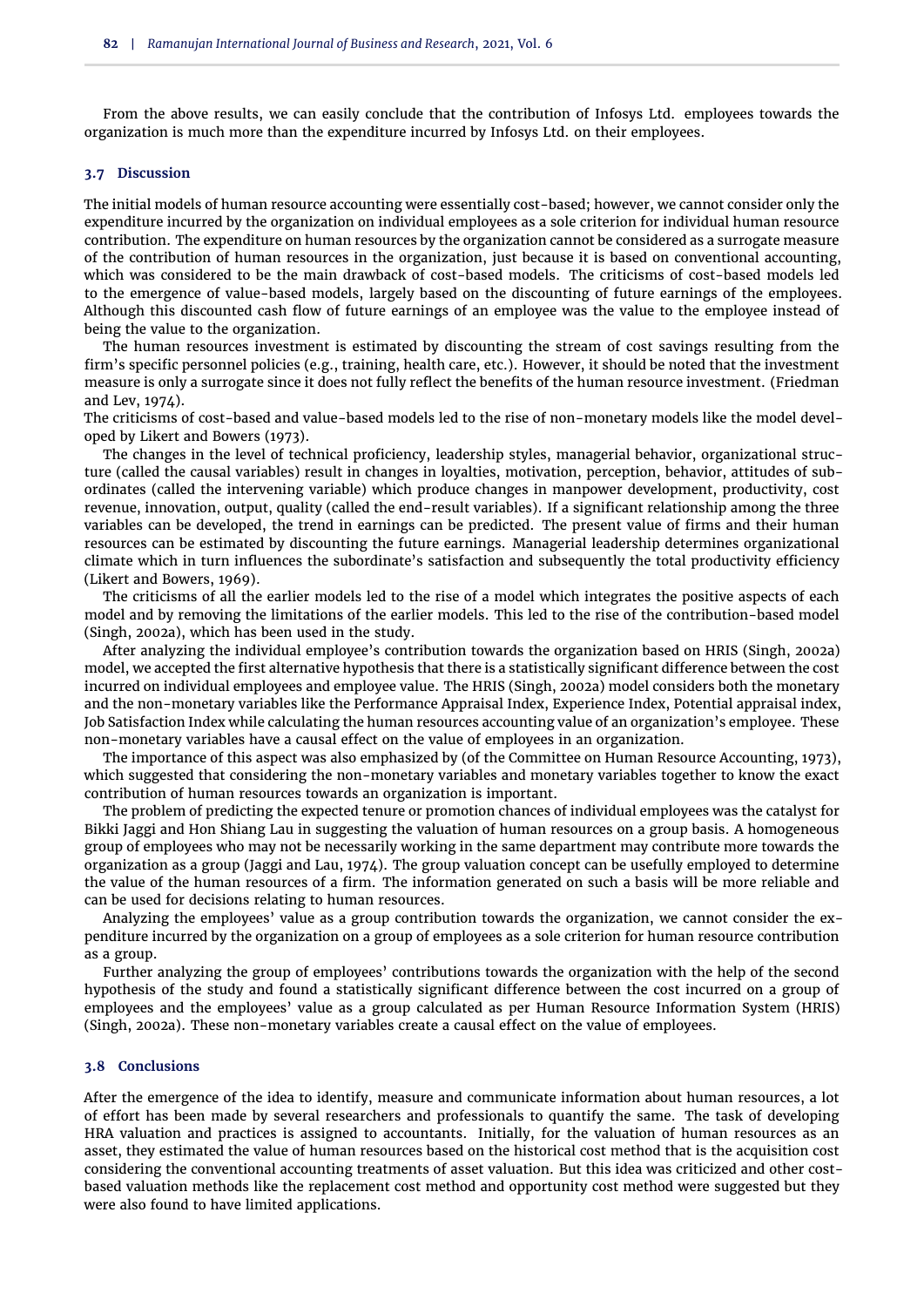In response to the cost-based valuation models, counter-arguments made by the authors, researchers, and professionals that cost-based valuation cannot help in the proper valuation of human resources. They suggested valuing human resources with the use of economic value-based models. Economic valuation models were advocating the valuation of human resources based on the present value of the future expected return of an employee. Even economic value-based models were not widely accepted and faced criticism. This led to the development of the non-monetary-based valuation of human resources.

The results of this study indicate that the financial expenditure incurred by the organization on their employees is not the sole criteria for valuing the contribution of employees towards the organization. The conventional accounting method used money as its basic unit of measurement, [\(of the Committee on Human Resource Accounting,](#page-11-7) [1973\)](#page-11-7) in a Statement of Basic Accounting Theory recently found that there is no reason to consider money as alone unit of measurement (The committee stated that "there is also no reason why the only measure applied should be 'value' in terms of dollars) and recommended that it is completely feasible that there should be other units of measurement in accounting systematically. The committee suggested that in the future, there was scope in future to include non-monetary as well as monetary measures in accounting [\(of the Committee on Human Resource Account](#page-11-7)[ing,](#page-11-7) [1973\)](#page-11-7). With monetary variables, many non-monetary variables like job satisfaction, performance appraisal, potential appraisal, organization climate [\(Singh,](#page-12-4) [2002a\)](#page-12-4), transferability, profitability Satisfaction, Skills [\(Taylor](#page-13-3) [and Bowers,](#page-13-3) [1972\)](#page-13-3)) were found to be useful for decision-making purposes.

After understanding the results from this study, a measurement-based model can be developed which consists of monetary variables as well as non-monetary variables, which can only provide information about the actual contribution of employees towards the organization. Considering only one monetary or non-monetary variable at a time, will not provide the actual value of the contribution made by employees towards the organization. From the data analysis results, we also conclude at the individual employee level that there is a difference between the expenditure incurred by the organization on their employees individually and the Value of individual employees' contribution towards the organization, and we found that the value of an individual employee and value as a group of the employees is higher than the cost incurred by the organization on their employees. This means that the contributions made by the employees both individually as well as collectively are much more than the cost incurred on the employees by the organization.

### **3.9 Implications of the study**

Corporations can calculate the actual value of employee contribution towards the organization, and they can put such information in financial reports also, as the human resource accounting information in financial reports impacts positively the investor while making investment decisions. [\(Singh and Gupta,](#page-12-5) [2014\)](#page-12-5). The organizations should retain the employees having higher contribution towards the organization. Human resource accounting information is important for decision-making purposes related to human resources.

#### **3.10 Limitations and Scope for Future Research**

The study is limited to the data collected from one company; future studies can consider more companies from one or more countries. That can provide a more realistic position of the value of human resources, as there will be a comparison with other organizations. Due to changes in the decision-making based country/region of respondents, there may be a change in the value of monetary and non-monetary variables. So, a cross-culture study can be conducted with the help of a comparative study between organizations from different-different countries.

As the HRIS [\(Singh,](#page-12-4) [2002a\)](#page-12-4) was developed based on four non-monetary variables: job satisfaction, potential appraisal, performance appraisal, organization climate; future studies may consider other non-monetary variables that may also contribute towards the valuation of human resources.

| ---                                                                                          |                                      |                  |                 |          |                  |                       |                 |  |  |  |
|----------------------------------------------------------------------------------------------|--------------------------------------|------------------|-----------------|----------|------------------|-----------------------|-----------------|--|--|--|
| Individual Employee Valuation as per Human Resources Information System (HRIS) (Singh, 2002) |                                      |                  |                 |          |                  |                       |                 |  |  |  |
| Name of Company INFOSYS                                                                      | AVG Total Cost                       | <b>KPA INDEX</b> | <b>IS INDEX</b> | PA INDEX | <b>EXP INDEX</b> | HUMAN RESOURCES VALUE | Human Resources |  |  |  |
|                                                                                              | (Avg Current Cost + Avg Future Cost) |                  |                 |          |                  | (INDIVIDUAL EMPLOYEE) | Value Ranking   |  |  |  |
| INFOSYS15                                                                                    | 2099550                              | 1.5217391        | 1.6             | 1.925926 |                  | 10155241.44           | 82              |  |  |  |
| INFOSYS22                                                                                    | 2099550                              | 1.3043478        |                 | 1.203704 | 10.5             | 28683416.74           | 30              |  |  |  |
| INFOSYS93                                                                                    | 2099550                              | 1.9347826        | 1.5             | 1.962963 | $\circ$          | 36179405.91           |                 |  |  |  |

# **References**

**Appendix**

<span id="page-10-0"></span>Abiola, J.O., Adisa, R.A., 2020. Influence of human resource accounting practices on managerial decision-making. Archives of Business Review 8(5), 8–18.

<span id="page-10-1"></span>Al-Tahat, S.S., Al-Zoubi, A.M., 2020. The challenges in applying human resources accounting in auditing companies. International Journal of Business and Social Science 11(3), 170–180.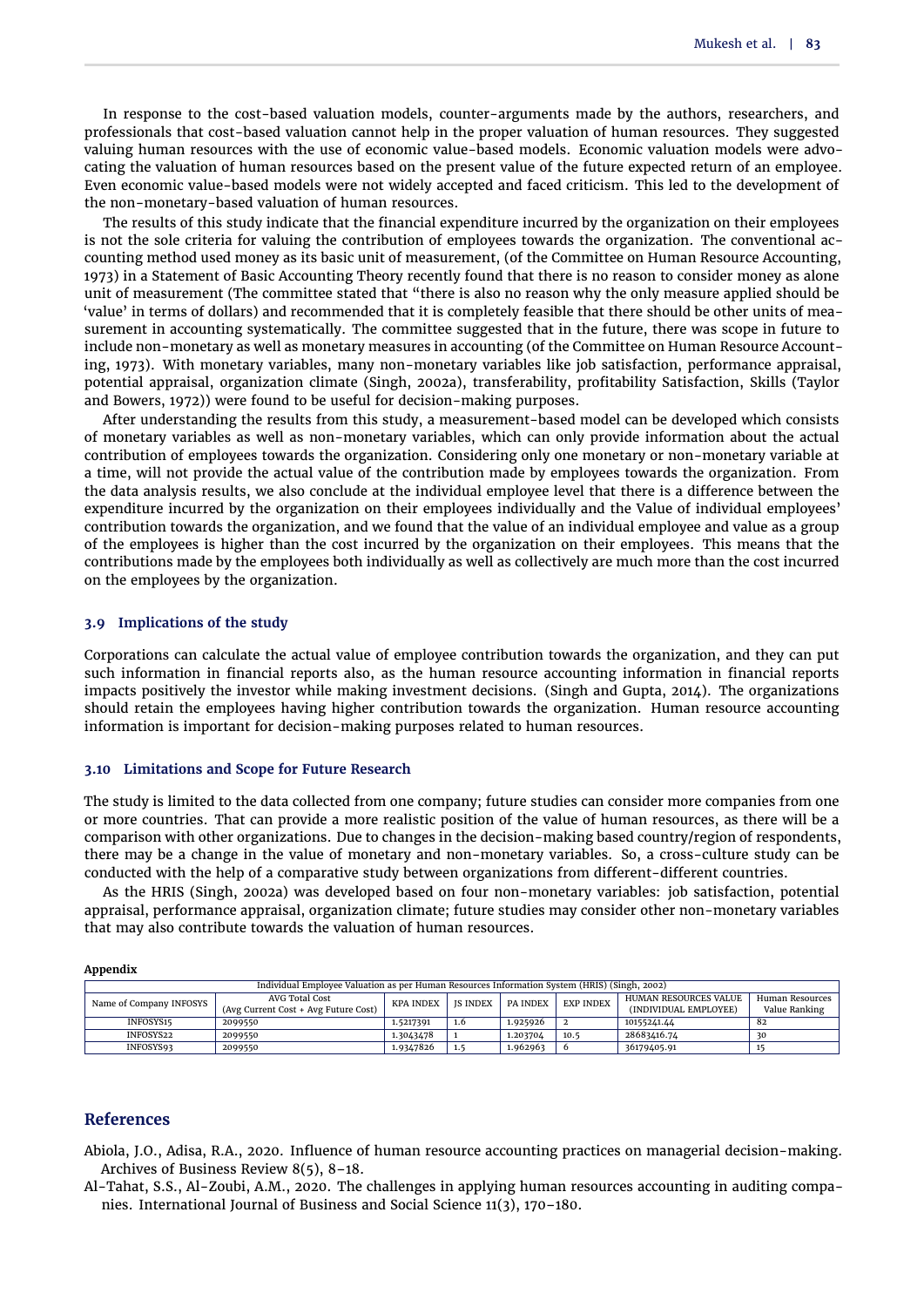- <span id="page-11-20"></span>Arkan, T., 2016. Human resources accounting: A suggested model for measurement and valuation. Finanse, Rynki Finansowe, Ubezpieczenia nr 79(13), 173–193.
- <span id="page-11-28"></span>Ashford, S.J., 1988. Individual strategies for coping with stress during organizational transitions. The Journal of Applied Behavioral Science 24(1), 19–36. URL: https://doi.org/10.1177/0021886388241005.
- <span id="page-11-11"></span>Avazzadehfath, F., Raiashekar, H., 2011. Decision-making based on human resource accounting information and its evaluation method. Asian Journal of Finance & Accounting 3(1), 1–13. URL: https://doi:10.5296/ajfa.v3i1.883. Baligh, H., H.,.
- <span id="page-11-22"></span><span id="page-11-21"></span>Bechtel, R., 2007. Calculating human capital: The market based valuation of the human resource. German Journal of Research in Human Resource Management. 21(3), 206–231. URL: https://www.jstor.org/stable/23278557.
- <span id="page-11-24"></span>Brayfield, A.H., Rothe, H.F., 1951. An index of job satisfaction. Journal of Applied Psychology 35(5), 307–311. URL: https://doi.org/10.1037/h0055617.
- <span id="page-11-1"></span>Brummet, R., Flamholtz, E., Pyle, W., 1968. Human resource measurement - a challenge for accountants. The Accounting Review 43(2), 217-224. URL: https://www.jstor.org/stable/243757.
- <span id="page-11-9"></span>Chouhan, V., Naghshbandi, N., 2015. Measuring employees value: A critical study on human resources accounting in india. International Journal of Management, Accounting and Economics  $2(4)$ , 277-292.
- <span id="page-11-30"></span>Dbie-RBI, 2020. Database on indian economy. URL: https://dbie.rbi.org.in/DBIE/dbie.rbi?site=home.
- <span id="page-11-19"></span>Dittman, D., Juris, H., Revsine, L., 1980. Unrecorded human assets: A survey of accounting firms' training programs. The Accounting Review 55(4), 640–648. URL: https://www.jstor.org/stable/245782.
- <span id="page-11-23"></span>Do, D.T., Btran, I.M., Nguyen, T.N., Truong, D.D., Tran, M.D., 2019. Determinants influencing the quality of accounting human resources: The case of hanoi, vietnam. 10*th* Neu-Kku International Conference Socio-Economic and Environmental 10(1), 711–726.
- <span id="page-11-27"></span>Eby, L.T., Dobbins, G.H., 1997. Collectivistic orientation in teams: An individual and group-level analysis. Journal of Organizational Behavior 18(3), 275–295. URL: https://doi.org/10.1002/(SICI)1099-1379(199705)18:3<275:: AID-JOB796>3.0.CO;2-C.
- <span id="page-11-13"></span>Elias, N., 1972. The effects of human asset statements on the investment decision: An experiment. Journal of Accounting Research 10(1), 215–233. URL: https://doi.org/10.2307/2489876.
- <span id="page-11-12"></span>Enyi, E.P., Akindehinde, A.O., 2014. Human resource accounting and decision making in post-industrial. International Journal of Accounting and Taxation 2(1), 19–35.
- <span id="page-11-3"></span>Flamholtz, E., 1971. A model for human resource valuation: A stochastic process with service rewards. The Accounting Review 46(2), 253–267.
- <span id="page-11-16"></span>Flamholtz, E., 1972a. Assessing the validity of a theory of human resource value: A field study. Journal of Accounting Research 10(1), 241–266. URL: https://doi.org/10.2307/2489878.
- <span id="page-11-6"></span>Flamholtz, E., 1972b. Towards a theory of human resource value in formal organizations. The Accounting Review 47(4), 666–678. URL: https://www.jstor.org/stable/245330.
- <span id="page-11-2"></span>Flamholtz, E., 1973. Human resources accounting: Measuring positional replacement costs. Human Resource Management Spring, 8–16. URL: https://doi.org/10.1002/hrm.3930120103.
- <span id="page-11-0"></span>Flamholtz, E.G., Bullen, M.L., Hua, W., 2002. Human resource accounting: A historical perspective and future implications. Management Decisions 40 (10), 947–954.
- <span id="page-11-15"></span>Flamholtz, E.G., Main, E.D., 1999. Current issues, recent advancements and future directions in human resource accounting. Journal of Human Resource Costing & Accounting 4(1), 11-20. URL: https://Doi.Org/10.1108/Eb029050.
- <span id="page-11-5"></span>Friedman, A., Lev, B., 1974. A surrogate measure for the firm's investment in human resources. Journal of Accounting Research 12(2), 235–250. URL: https://doi.org/10.2307/2490374.
- <span id="page-11-17"></span>Gambling, T., 1974. A system dynamics approach to human resource accounting. The Accounting Review 49(3), 538–546. URL: https://www.jstor.org/stable/244617.
- <span id="page-11-10"></span>Hanini, E.A., 2018. Evaluation of measurement and disclosure methods of human resources accounting in public shareholding companies in jordan. Academy of Accounting and Financial Studies Journal  $22(4)$ , 1–11.
- <span id="page-11-14"></span>Hendricks, J., 1976. The impact of human resource accounting information on stock investment decisions: An empirical study. The Accounting Review 51(2), 292–305. URL: https://www.jstor.org/stable/244840.
- <span id="page-11-7"></span>of the Committee on Human Resource Accounting, R., 1973. The Accounting Review 48(1), 169–185. URL: https: //www.jstor.org/stable/3203238.
- <span id="page-11-8"></span>Isaac, O.I., Mayor, B.M., James, O., 2017. Human capital accounting and market value of oil and gas companies in nigeria. International Journal of Innovative Research in Science, Engineering and Technology 6(11), 21364–21369.
- <span id="page-11-4"></span>Jaggi, B., Lau, H., 1974. Toward a model for human resource valuation. The Accounting Review 49(2), 49(2). URL: https://www.jstor.org/stable/245105.
- <span id="page-11-18"></span>Jaggi, B., Lau, H., 1975. Toward a model for human resource valuation: A reply. The Accounting Review 50(2), 348–350. URL: https://www.jstor.org/stable/244717.
- <span id="page-11-29"></span>Jimmieson, N.L., Terry, D.J., Callan, V., 2004. A longitudinal study of employee adaptation to organizational change: the role of change-related information and change-related self-efficacy. Journal of Occupational Health Psychology 9(1), 11–27. URL: https://doi.org/10.1037/1076-8998.9.1.11.
- <span id="page-11-25"></span>Judge, T.A., Locke, E.A., Durham, C.C., Kluger, A.N., 1998. Dispositional effects on job and life satisfaction: The role of core evaluations. Journal of Applied Psychology 83(1), 17–34. URL: https://doi.org/10.1037/0021-9010.83.1.17.
- <span id="page-11-26"></span>K., G.R., K, S.P.C., 2016. Hrd interventions, employee competencies and organizational effectiveness: an empir-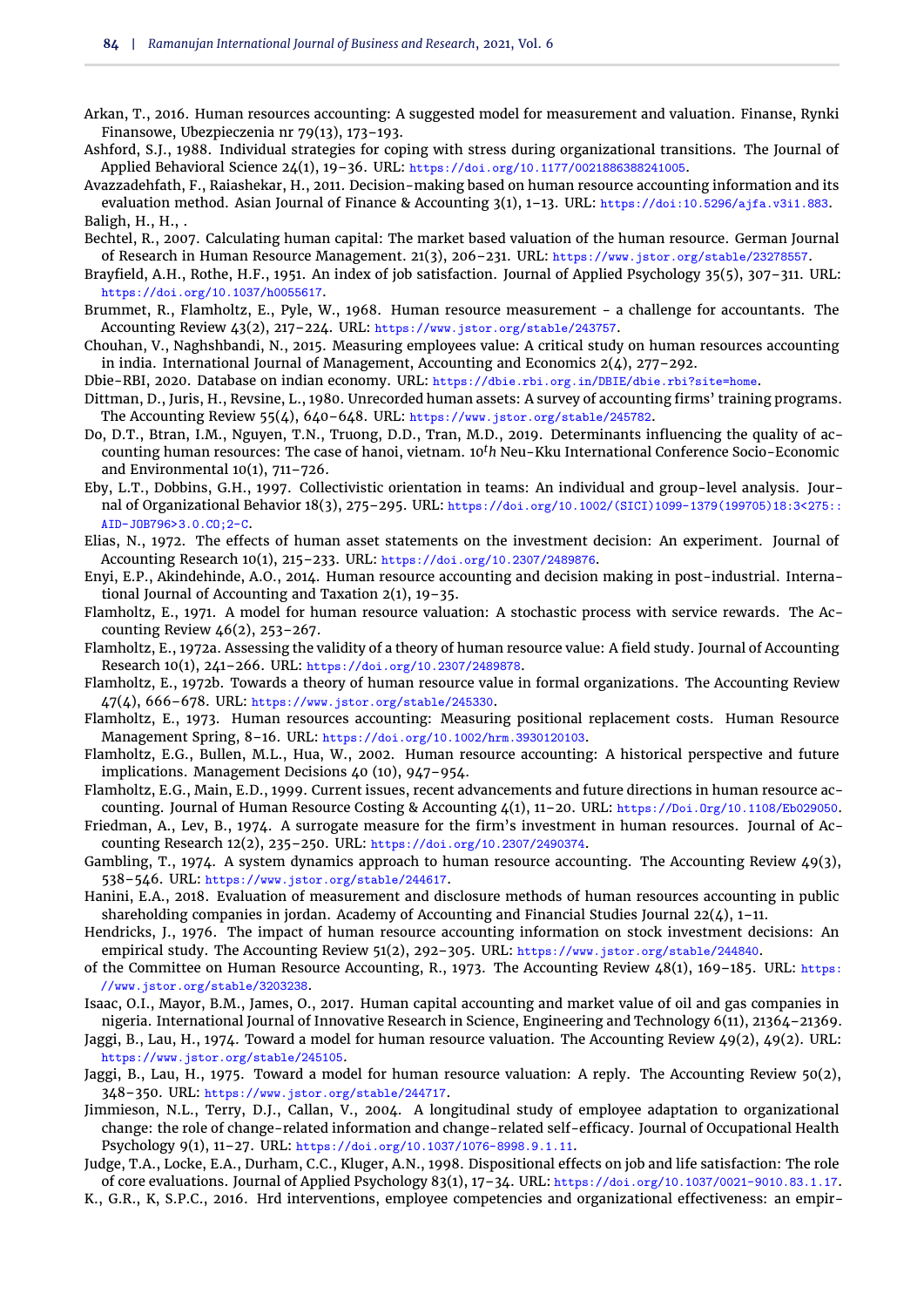ical study. European Journal of Training and Development 40(5), 345–365. URL: https://dx.doi.org/10.1108/ EJTD-02-2016-0008.

- <span id="page-12-21"></span>Katz, D., Maccoby, N., Gurin, G., Floor, L.G., 1951. Productivity, supervision and morale among railroad workers, MI: Survey Research Center. Institute for Social Research,University of Michigan, Ann Arbor.
- <span id="page-12-0"></span>Likert, R., 1967. The human organizations. New York: McGraw-Hill.
- <span id="page-12-1"></span>Likert, R., 1973. Human resource accounting: Building and assessing productive organizations. Personnel 50(3),  $8 - 24.$
- <span id="page-12-11"></span>Likert, R., 1977. Human resources and human resources accounting. in b. b. wolman (ed.). International Encyclopedia of Neurology, Psychiatry, Psychoanalysis and Psychology (7).
- <span id="page-12-24"></span>Likert, R., 1979. From production- and employee-centeredness to systems. Journal of Management 5(2), 147-156. URL: https://doi.org/10.1177/014920637900500205.
- <span id="page-12-3"></span>Likert, R., Bowers, D.G., 1969. Organizational theory and human resource accounting. American Psychologist 24(6), 585–592. URL: https://doi.org/10.1037/h0028020.
- <span id="page-12-7"></span>Likert, R., Bowers, D.G., 1973. 'improving the accuracy of p/l reports by estimating the change in dollar value of the human organization'. Michigan Business Review 25(1), 15–24.
- <span id="page-12-9"></span>Likert, R., Pyle, C.W., 1971. Human resource accounting: A human organizational measurement approach. Financial Analysts Journal 27(1), 75–84. URL: https://doi.org/10.2469/faj.v27.n1.75.
- <span id="page-12-23"></span>Likert, R.A., 1932. Technique for the measurement of attitudes. Archives of Psychology 140(1), 1–55.
- <span id="page-12-15"></span>More, N., Reimer, E., 1956. The experimental change of a major organizational variable. Journal of Abnormal Social Psychology 52(1), 120–129.
- <span id="page-12-22"></span>Morse, N., 1953. Satisfactions in the white-collar job .
- <span id="page-12-2"></span>Morse, W., 1973. A note on the relationship between human assets and human capital. The Accounting Review 48(3), 589–593. URL: https://www.jstor.org/stable/245156.
- <span id="page-12-10"></span>Morse, W., 1975. Toward a model for human resource valuation: A comment. The Accounting Review 50(2), 345– 347. URL: https://www.jstor.org/stable/244716.
- <span id="page-12-16"></span>Pecorella, P., Bowers, D.G., Davenport, A.S., Lapointe, J.B., 1978. Forecasting Performance in Organizations: An Application of Current Value Human Resources Accounting. Institute for Social Research, University of Michigan, Ann Arbor.
- <span id="page-12-12"></span>Ployhart, R., Moliterno, T., 2011. Emergence of the human capital resource: A multilevel model. he Academy of Management Review 36(1), 127–150. URL: https://www.jstor.org/stable/29765018.
- <span id="page-12-17"></span>Ryder, P., 1975. The role of behavioral measures in accounting for human resources: A comment. The Accounting Review 50(3), 574–578. URL: https://www.jstor.org/stable/245014.
- <span id="page-12-6"></span>Sharma, R.B., Sharma, A., 2013. Practicing of human resources accounting in infosys limited. European Journal of Commerce and Management Research 2(3), 57–63.
- <span id="page-12-25"></span>Sinclair, K., 1991. Accounting for human resource expenditures and internal performance evaluation: Some evidence. Journal of Managerial Issues 3(3), 319–334. URL: https://www.jstor.org/stable/40603729.
- <span id="page-12-4"></span>Singh, A.K., 2002a. Accounting for Human Resource: Acquisition, Development and Retention. Society for Human Transformation and Research, Delhi.
- <span id="page-12-26"></span>Singh, A.K., 2002b. Human development: A holistic perspective for developing transformational leadership from within. Delhi Business Review 3(1), 29–45. URL: https://papers.ssrn.com/sol3/papers.cfm?abstract\_id=2113979.
- <span id="page-12-13"></span>Singh, A.K., Gupta, N., 2008. Measurement of human asset: An empirical analysis. Indian Journal of Accounting 38(2), 13– 22.
- <span id="page-12-14"></span>Singh, A.K., Gupta, N., 2010. Contribution based measurement of human asset for strategic decision making using hcis. International Journal of Business and Management Studies 2(1), 97-105.
- <span id="page-12-5"></span>Singh, A.K., Gupta, N., 2014. Metrics for human assets: An empirical analysis of the current practice in service sector organizations in india. Amity Business Review 15(1), 20–30.
- <span id="page-12-27"></span>Singh, A.K., Jain, S., 2013. Employer branding: A tool for motivating and retaining employees. Indian Journal of Current Trends in Management Sciences 6(1), 1–14. URL: https://papers.ssrn.com/sol3/papers.cfm?abstract\_id= 2290592.
- <span id="page-12-19"></span>Singh, A.K., Sharma, V., 2011a. Key attributes of successful knowledge management: An empirical study in telecommunication and software industries. International Journal of Business Information Systems, Inderscience Journal 7(1), 78–92. URL: https://www.inderscience.com/search/index.php?action=record&rec\_id=372982.
- <span id="page-12-20"></span>Singh, A.K., Sharma, V., 2011b. Knowledge management antecedents and its impact on employee satisfaction: A study on indian telecommunication industries. Learning Organization, The  $-$  TLO 18(2), 115–130. URL: https: //www.emeraldinsight.com/10.1108/09696471111103722.
- <span id="page-12-8"></span>Singh, A.K., Vasudeva, S., 2014. Unethical financial reporting: An empirical analysis of causes and consequences. MUDRA: Journal of Finance and Accounting 1(1), 1–30. URL: https://doi.org/10.17492/mudra.v1i1.2454.
- <span id="page-12-18"></span>Sinha, S., Singh, A.K., Gupta, N., 2010. Impact of work culture on motivation level of employees in selected public sector companies in india. Delhi Business Review 11(1), 43–54. URL: https://www.delhibusinessreview.org/v11n1/ v11n1d.pdf.
- <span id="page-12-28"></span>Suarez, E.P., Muniz, J., Alvarez, A.C., F., P.E., G, C.E., 2013. Assessing organizational climate: psychometric properties of the clior scale. Psicothema 25(1), 137–144. URL: https://doi.org/10.7334/psicothema2012.260.